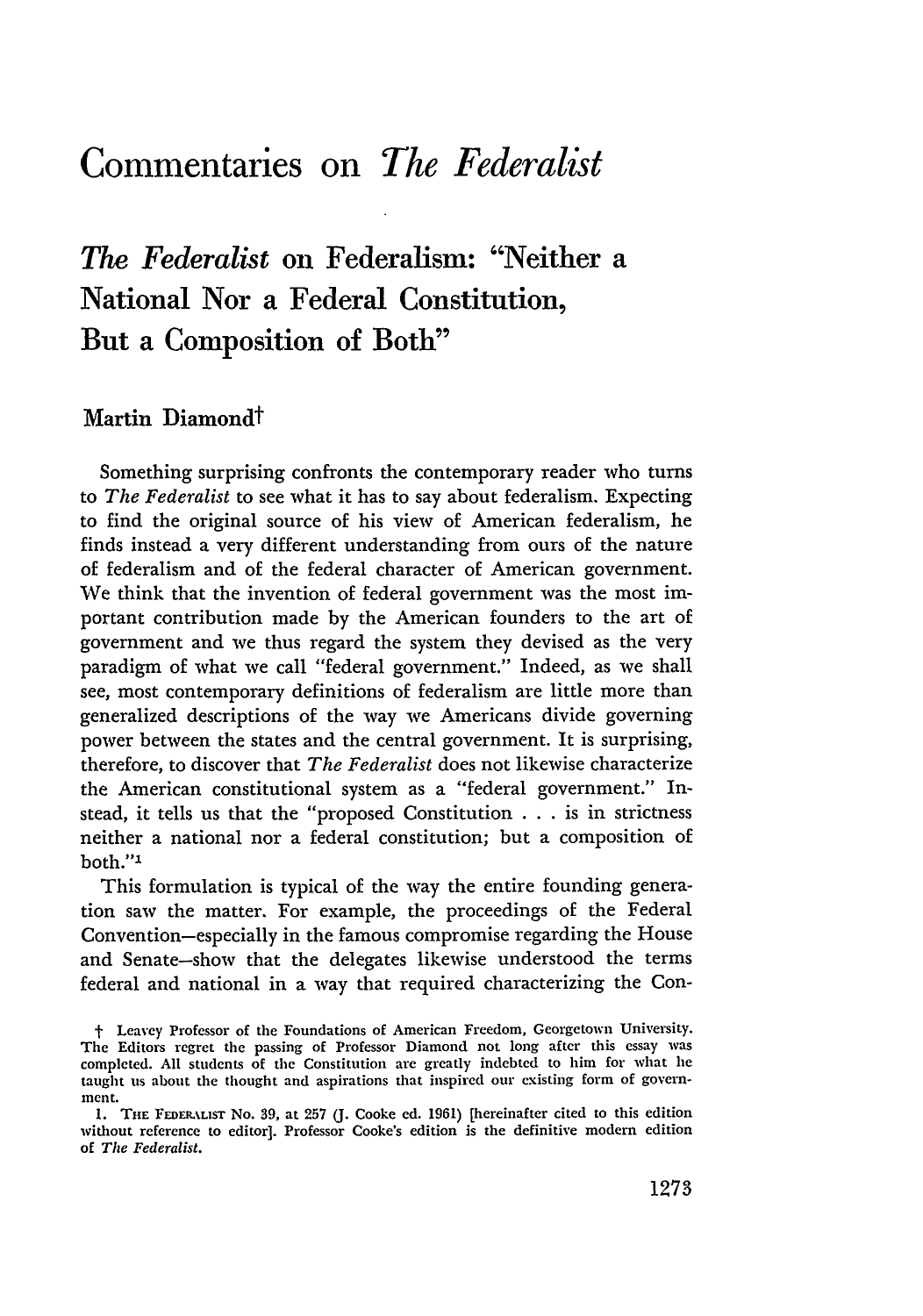stitution as a compound or composition of both elements. But what Madison and the founding generation carefully distinguished as partly federal and partly national, we have for a long time blended or blurred under the single term federal. Alexis de Tocqueville saw this happening: "Clearly here we have not a federal government but an incomplete national government. Hence a form of government has been found which is neither precisely national nor federal; but things have halted there, and the new word to express this new thing does not yet exist."<sup>2</sup> Although it may well have been politically salutary that things "halted" at the old word federal, much may thereby have been lost in precision. And that is the concern of this review of what *The Federalist* teaches about federalism, namely, to suggest that it would be analytically useful to restore *The Federalist's* "strict" distinction between the federal and the national elements in our compound political system, and therewith to restore also *The Federalist's* understanding of federalism in general.

*The Federalist* was operating with a typology, so to speak, composed of two fundamental modes of political organization, the federal and the national. The founders thought that they had combined these two fundamental modes or "elements" into a "compound" system. We disagree and think, instead, that they invented a third fundamental mode or element, which we call federal government. In so thinking, we are operating with a typology composed of three elemental forms: confederation, federal government, and national or unitary government. The difference between our thinking and that of the founders evidently turns on the distinction that we make, and they did not, between confederalism and federalism. That familiar distinction will be found in almost all contemporary writing on federalism. But *The Federalist* and the whole founding generation saw no more difference between confederalism and federalism than we see, say, between the words inflammable and flammable; nothing more was involved than the accidental presence or absence of a nonsignifying prefix. For the founders, then, there were only two basic modes to choose from: confederal/federal as opposed to national/unitary; confederal/federal being that mode which preserves the primacy and autonomy of the states, and the national/unitary being that mode which gives unimpeded primacy to the government of the whole society. Given their bipartite typology or framework, the founders had to view the Constitution as being a "composition" of the two elemental modes

**<sup>2.</sup> A. DE TOCQUEVILLE, DEMOCRACY IN AMERICA** 143 **(J.** Mayer **SL** M. Lerner eds. **1966).**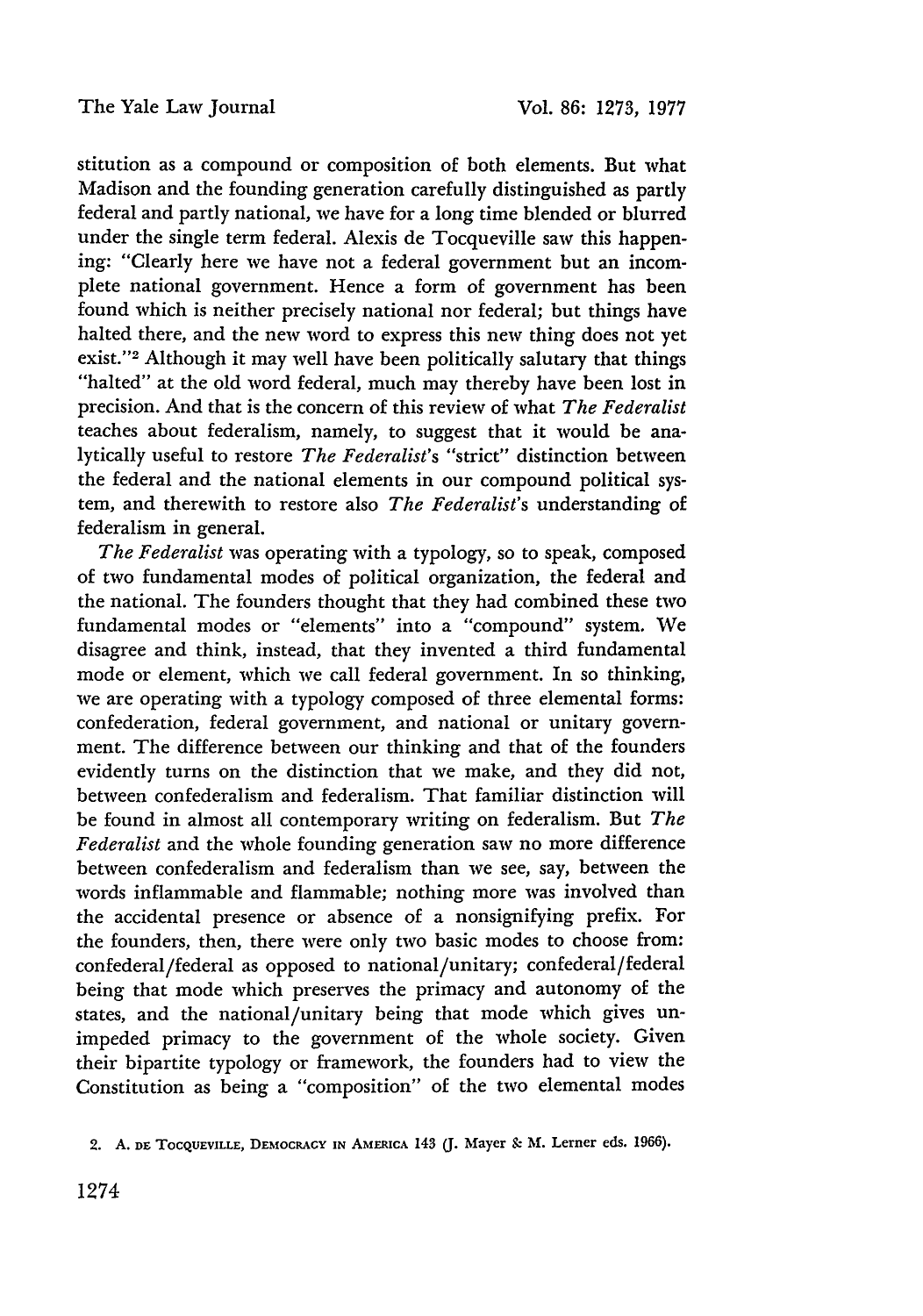and, given our tripartite one, we have to see the Constitution as elementally fedetal. The question is who is right, we or they? Which is the more useful mode of analysis?

It is instructive, and perhaps disconcerting, to learn that our modern distinction between confederalism and federalism derives from John Calhoun. His *Discourse on the Constitution and Government of the United States* begins with a severe and systematic attack on *The Federalist's* view of federalism. In particular, Calhoun argues that its view of American government as compoundly federal and national is a "deep and radical error."3 Now Calhoun had some very practical reasons for rejecting the "compound" view. He could not admit that there was anything national at all about the central government because that would open the door to an effective national jurisdiction over South Carolina's slave interests. Yet, because the central government under the Constitution was so palpably stronger than under the Articles of Confederation, Calhoun could not characterize it as confederal/federal, which was the only category left to him according to the bipartite typology then still universally accepted. Moreover, Calhoun did not really want to return to the old Articles; he was not averse to having a government as powerful as that under the Constitution, provided it could be rendered safe for southern interests. Calhoun solved all of his problems by inventing a new category of "federal government" which he contradistinguished from both a confederacy and a national government.

Not surprisingly, Calhoun saw "federal government" as differing rather more from the national form, which posed the threat to southern interests, than from the confederal form. Indeed, Calhoun's new "federal government" turns out to be nothing but a confederacy in all respects save one; unlike a confederacy, which has at its center "a mere congress of delegates,"<sup>4</sup> it has a real central government to carry its powers into execution. This becomes clear if we examine his famous and shrewdly labeled theory of the "concurrent majority." The concurrent *majority* is in fact a system of *unanimous* concurrence; according to Calhoun's scheme, the central government can act only when its measures have the unanimous concurrence of majorities in every sovereign sub-unit of the system. This requirement of unanimity (an exaggeratedly confederal requirement) guaranteed that nothing could be done without the voluntary concurrence of South Caro-

**AND GOVERNMENT OF THE UNITED STATES 156 (R.** Cralle **ed. 1851).**

*4. Id.* at **163.**

**<sup>3.</sup> J. CALHOUN, A DISQUISITION ON GOVERNMENT AND A DISCOURSE ON THE CONSTITUTION**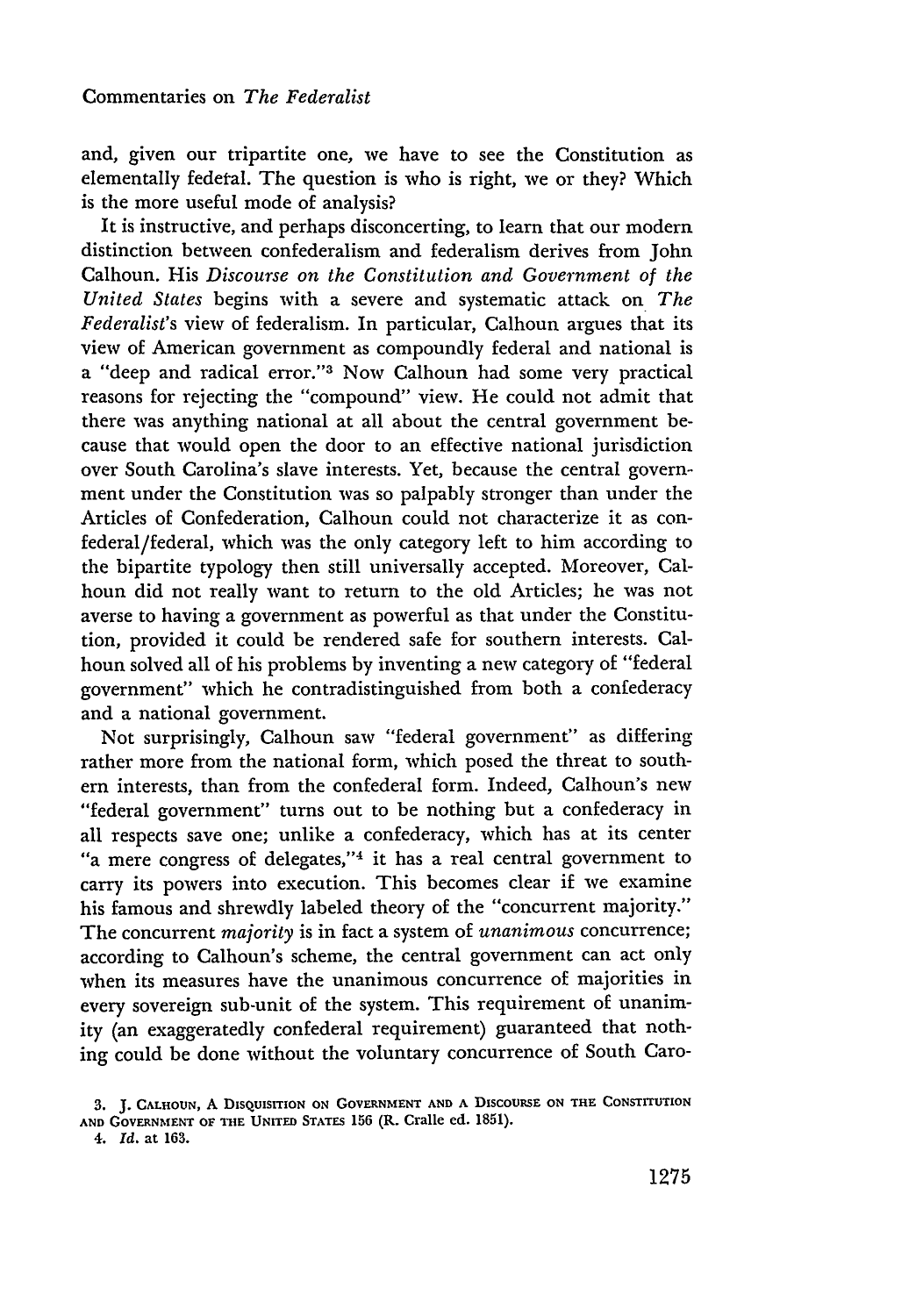lina. Whatever South Carolina concurred in, however, would then be executed, not with confederal weakness, but directly upon individuals throughout the country with the full force of a national government. Is it not clear, then, that far from being contradistinguished from confederation and national government, Calhoun's "federal government" is in fact nothing but a compound of these two fundamental forms? He combined an exaggeratedly confederal/federal means of arriving at central decisions with a wholly national means of execution, and then arbitrarily assigned to his peculiar compound the new label of federal government.

This appears to have been an important source of our contemporary understanding of federalism. While we have largely rejected his theory of the concurrent majority, we have nonetheless taken over Calhoun's tripartite framework and the elemental status it assigns to federal government. Many scholars have, of course, been perfectly aware that the founding generation conceived their handiwork differently than Calhoun did and we do. But the difference has not been taken seriously. Either there has been a patronizing assumption that our understanding has scientifically superseded theirs, or the difference has been shrugged off as a mere matter of their having their terminology and we ours.<sup>5</sup> But this is surely too serious a matter to be so quickly dismissed; if *The Federalist* is analytically right in its compound view, then we have lost ground in our understanding of federalism. After all, is it not as obscurantist in political things, as it would be in, say, physics or chemistry, to confuse as a new element what in fact is only a compound? In both cases, it would be rendered difficult if not impossible to see how the essential parts of the compound worked and, thereby, to know how to achieve, preserve, or improve it.

To resolve our dispute with *The Federalist,* as to whether our political system is compoundly federal and national or integrally federal, we need a satisfactory definition of federalism. Unfortunately, the current conventional definition will not do. Consider the following from the standard contemporary work on federalism by Professor K. C. Wheare. Like Calhoun, Wheare disagrees with *The Federalist's* compound theory and also sees federal government as a distinctive form differing from both the confederal and the national forms. He defines this distinctive federal principle as "the method of dividing powers

**<sup>5.</sup>** A recent example of the latter is Gunther, *Toward "A More Perfect Union": Framing and Implementing the Distinctive Nation-Building Elements of the Constitution,* 2 **STAN.** LAW., Fall 1976, at **5.** In this otherwise very thoughtful essay, Professor Gunther takes note of *The Federalist's* compound theory, but then treats it only as belonging to "the terminology of that day." *Id.*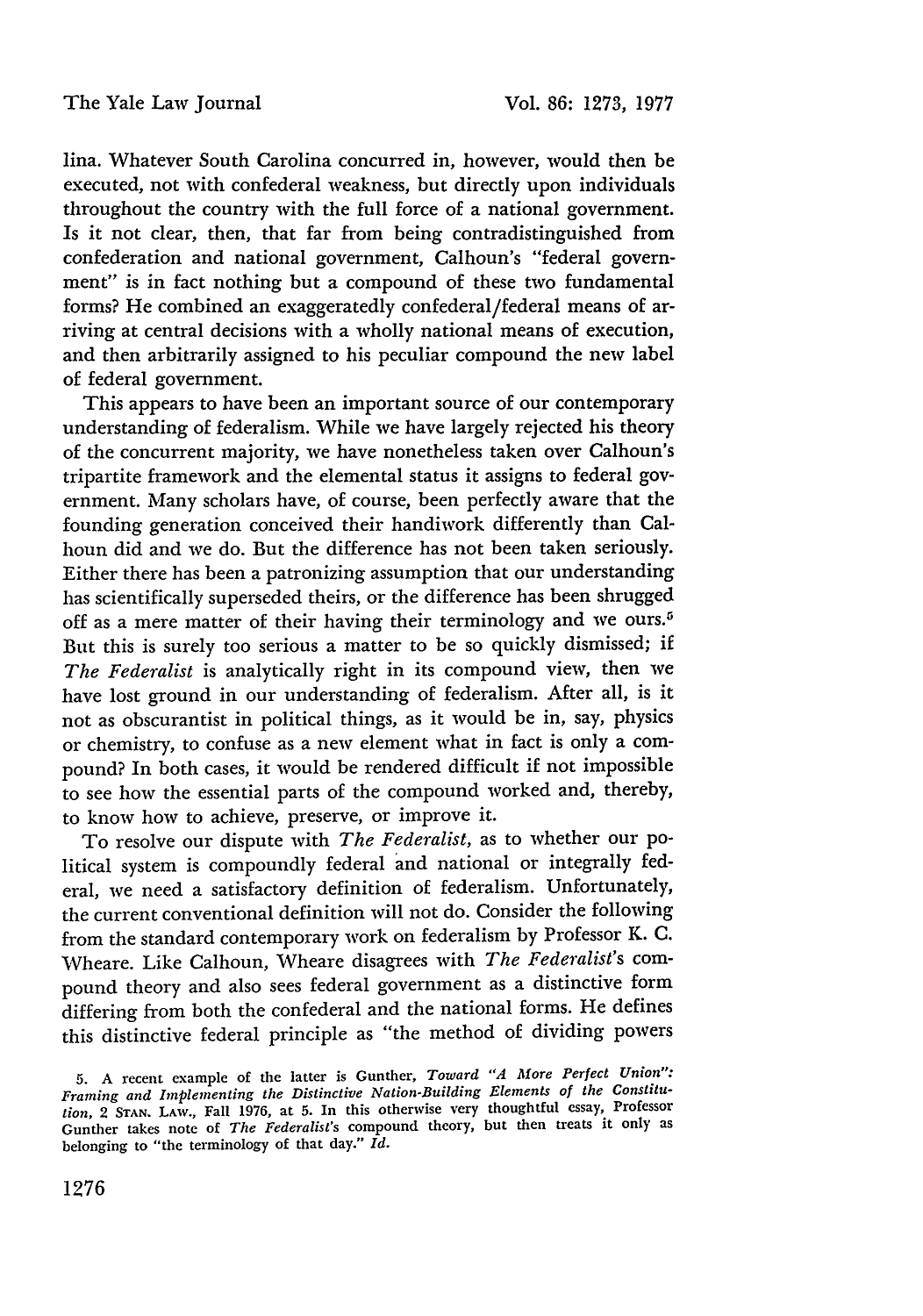so that the general and regional governments are each, within a sphere, co-ordinate and independent."6 Nearly all contemporary definitions concur in the single point of this one, namely, the reduction of federalism solely to the idea of the division of the governing power.<sup>7</sup> Indeed, the "division of power" definition of federalism is so familiar that it is hard to force ourselves to examine it closely. But its shortcomings will become evident if we ask precisely what is federal about such a division of power. Clearly there is nothing federal at all about the "general" government; it is just a national government like every other one, save that its jurisdiction is not complete. The only thing federal, then, is the retention by the "regional governments" of some portion of the governing power. But this is manifestly nothing more than to define arbitrarily as uniquely federal what is merely the combination of an incomplete national government with the retention in the member units of a confederal/federal autonomy in some respects. In short, the modern theory turns out to be an arbitrarily unacknowledged and hence obscuring version of *The Federalist's* compound theory. *The Federalist* openly alerts us to the national and federal elements in the compound, enabling us to see when it is becoming more simply national or more simply federal, and thereby enabling us to take appropriate action. By lumping together under the term federal government what *The Federalist* keeps separately visible, the modern definition makes it harder for us to see and evaluate such changes in the compound system.

But more importantly, the modem definition is a badly truncated version of *The Federalist's* compound theory. It blinds us to a whole range of federal phenomena that *The Federalist's* understanding of federalism properly comprehends. **A** moment's reflection reminds us what is left out. Consider the Senate; every school child knows (or at least used to be taught) that the Senate is a peculiarly federal part of American government. *The Federalist,* as we shall see, can readily explain what is federal about the Senate. And so can we all, unless we take seriously the modem definition of federalism, which makes the

**<sup>6.</sup>** K. WHEARE, FEDERAL **GOVERNMENT 11 (3d ed. 1953).**

**<sup>7.</sup>** An example in a recent American textbook can **be** found in M. CUMMINGS **& D. VISE,** DErMOCRACY **UNDER** PRssURE **(3d ed. 1977):** "[T]he United States has a *federal* system of government, in which power is constitutionally shared by a *national* government and fifty state governments." *Id.* at 63 (emphasis added). *See also* W. BENNETr, **AMERICAN THEoRIES oF FEDERALISM** 10 (1964) (The "essence of federalism" is evidenced by any "political system in which there is a constitutional distribution of powers between provincial governments and a common central authority."); W. RIKER, **FEDERALISM 5** (1964) ("The essential institutions of federalism are, of course, a government of the federation and a set of governments of the member units **. . ..")**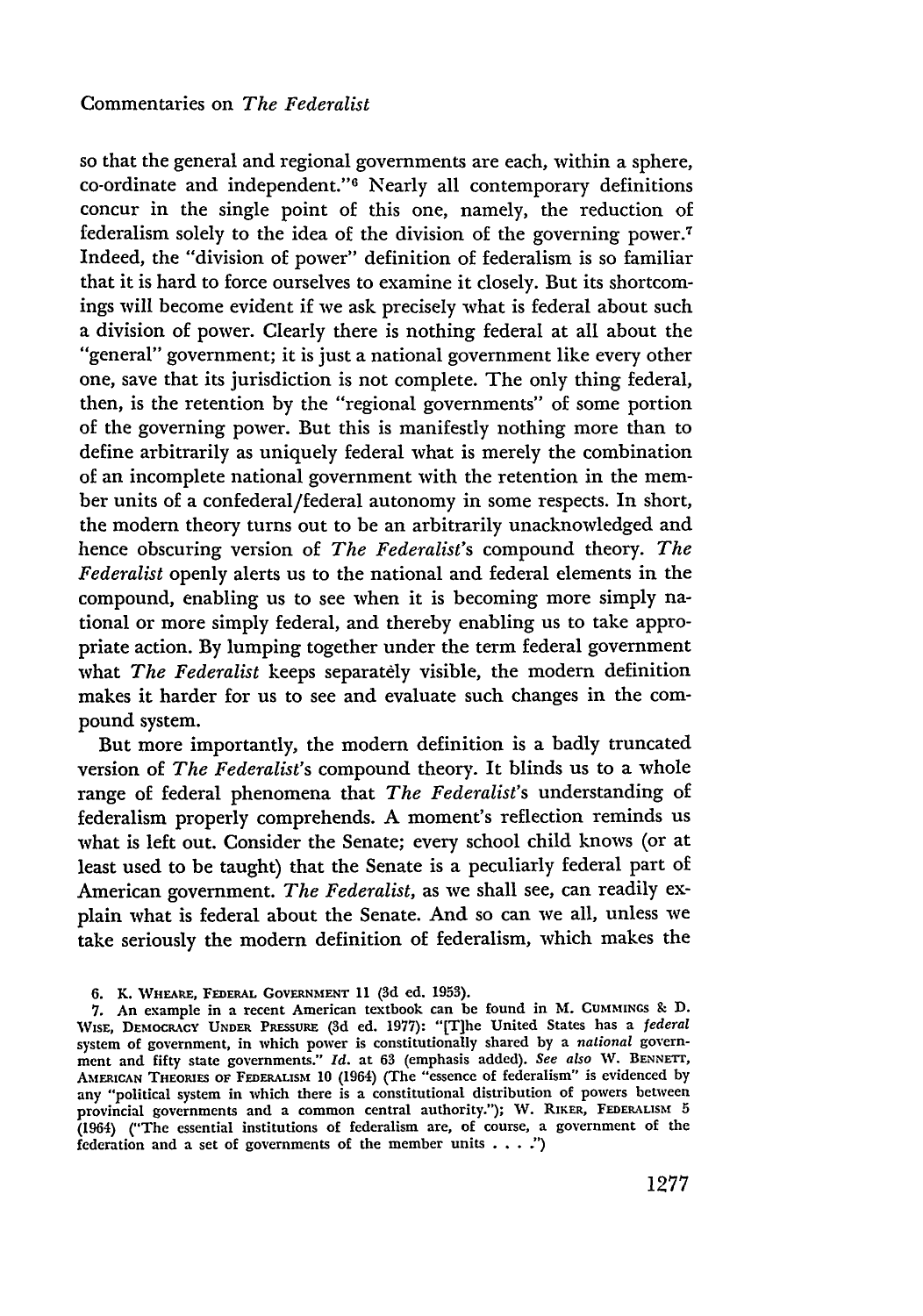federalness of the Senate quite inexplicable. After all, the Senate has nothing to do with the reserved powers of the states, which is the sole federal desideratum according to the modern definition. The Senate is a part of the general government of the whole society. But it is a *federal* part of that government. And that is what the truncated modem definition cannot reach-the federal elements in the structure and procedures of the central government itself. By limiting federalism to the reserved jurisdiction of the states, the modem definition obliges us, insofar as we take it seriously, to conceive the central government as purely national. It thus contradicts what our commonsense tells us about the federal character of the Senate and, as we shall see, it tends to blind us to other federal elements in the design of our central government.

*The Federalist's* compound theory offers a clearer and fuller account of federalism, albeit not in the handy form of a definition. We must glean that definition from the various ways *The Federalist* replies to the main charge made by the opponents of the proposed Constitution, namely, that it had departed from the federal form in favor of the "consolidated" national form. In *Federalist* 39, where the charge is most systematically dealt with, Madison examines five ways to "ascertain the real character of the government" relative to the federalnational question.<sup>8</sup> By examining them closely, we will be able to piece together *The Federalist's* understanding of federalism.

First, the mode by which the Constitution is to be ratified, Madison argues, is federal and not national, because only the voluntary assent of each state, taken as a distinct and independent body politic, joins it to the Union. Second, Madison examines the sources of the legislative and executive branches of the central government. The House of Representatives is national because it derives from the whole people treated as a single body politic; the people will be represented in it, Madison says, exactly as they would be in any unitary state. Contrarily, the Senate is a federal element in the central government because it derives from, and represents equally, the states treated as "political and coequal societies." The Presidency has a "very compound source" because the electoral votes allotted to the states "are in a compound ratio, which considers them partly as distinct and coequal societies, partly as unequal members of the same society." The presidential aspect of the central government thus "appears to be of a

**<sup>8.</sup>** The quotations in the analysis that follows are taken from **THE** FEDERALIST No. **29,** at 250-57. The concept of federalism is discussed throughout The *Federalist;* other papers that are especially relevant are numbers 15-17, 23, **27,** 45, and 46.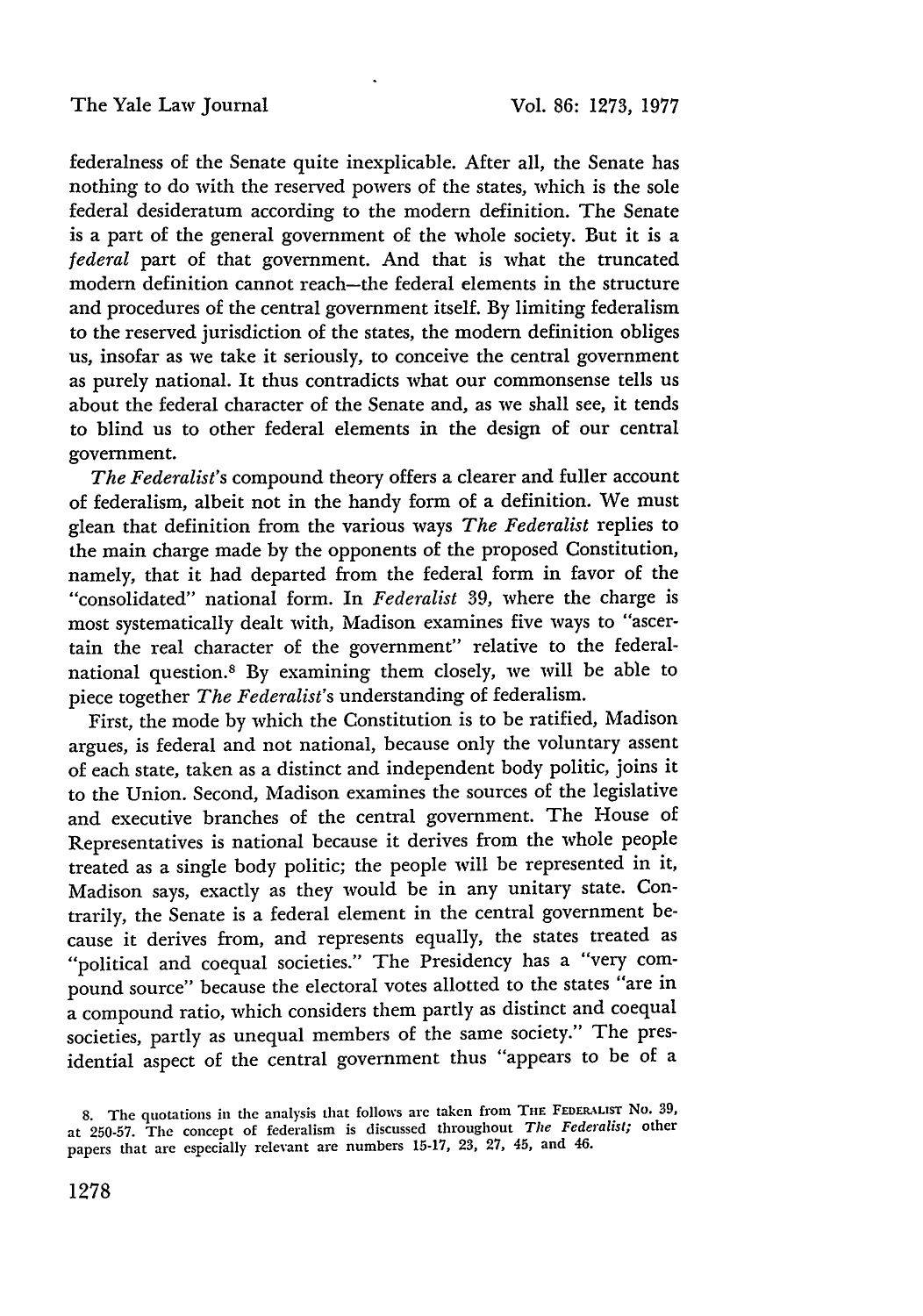mixed character presenting at least as many *federal* as *national* features."<sup>9</sup> Third, the government's mode of operation, in exercising its enumerated powers, is national because it reaches directly to individual citizens like any other national government (like any *government,* one might say). Fourth, as to the extent of its powers, Madison cautiously says that the government "cannot be deemed a national one," because it has a limited, enumerated jurisdiction. Madison means that the new system is national as to the extent of powers entrusted, but is federal insofar as a substantial portion of the governing powers autonomously remains with the states as distinct political societies. (Notice that Madison is here treating as but one aspect of federalism what the modern definition treats as the whole of it. In his first three considerations, Madison had been inquiring into what was federal in the formation, structure, and operation of the central government, that is, into crucial aspects of federalism which the modern definition excludes from its purview.)

Fifth, and finally, Madison judges the amending process to be neither wholly federal nor wholly national. His argument on this brings to the fore the logic and language of his theory of federalism.

[Were the amending process] wholly national, the supreme and ultimate authority would reside in the *majority* of the people of the Union; and this authority would be competent at all times, like that of a majority of every national society, to alter or abolish its established Government. Were it wholly federal on the other hand, the concurrence of each State in the Union would be essential to every alteration that would be binding on all. . **.** . In requiring more than a majority, and particularly in computing the proportion by *States,* not by *citizens,* it departs from the *national,* and advances toward the *federal* character: In rendering the concurrence of less than the whole number of States sufficient, it loses again the *federal*, and partakes of the *national* character.<sup>10</sup>

This is the way the federal principle was understood in 1787 and, for that matter, in all earlier political writings. We are now in a position to summarize it. Having the nature of a "league or contract,"<sup>11</sup> federalism is a relation of independent, equal bodies politic that join

- 9. THE FEDERALIST No. 39, at 255 (emphasis in original).
- 10. *Id.* at 257 (emphasis in original).

11. Samuel Johnson's dictionary defined "confederacy" as: "A league; a contract by which several persons or bodies of men engage to support each other; union; engagement; federal compact." The definition of "federal" said: "Relating to a league or contract." The entry for "federate" said: "Leagued; joined in confederacy." 1 S. **JOHNSON,** A DICTIONARY **OF THE ENGLISH LANGUAGE** (Philadelphia 1818) (1st Amer. ed. from l1th London ed.).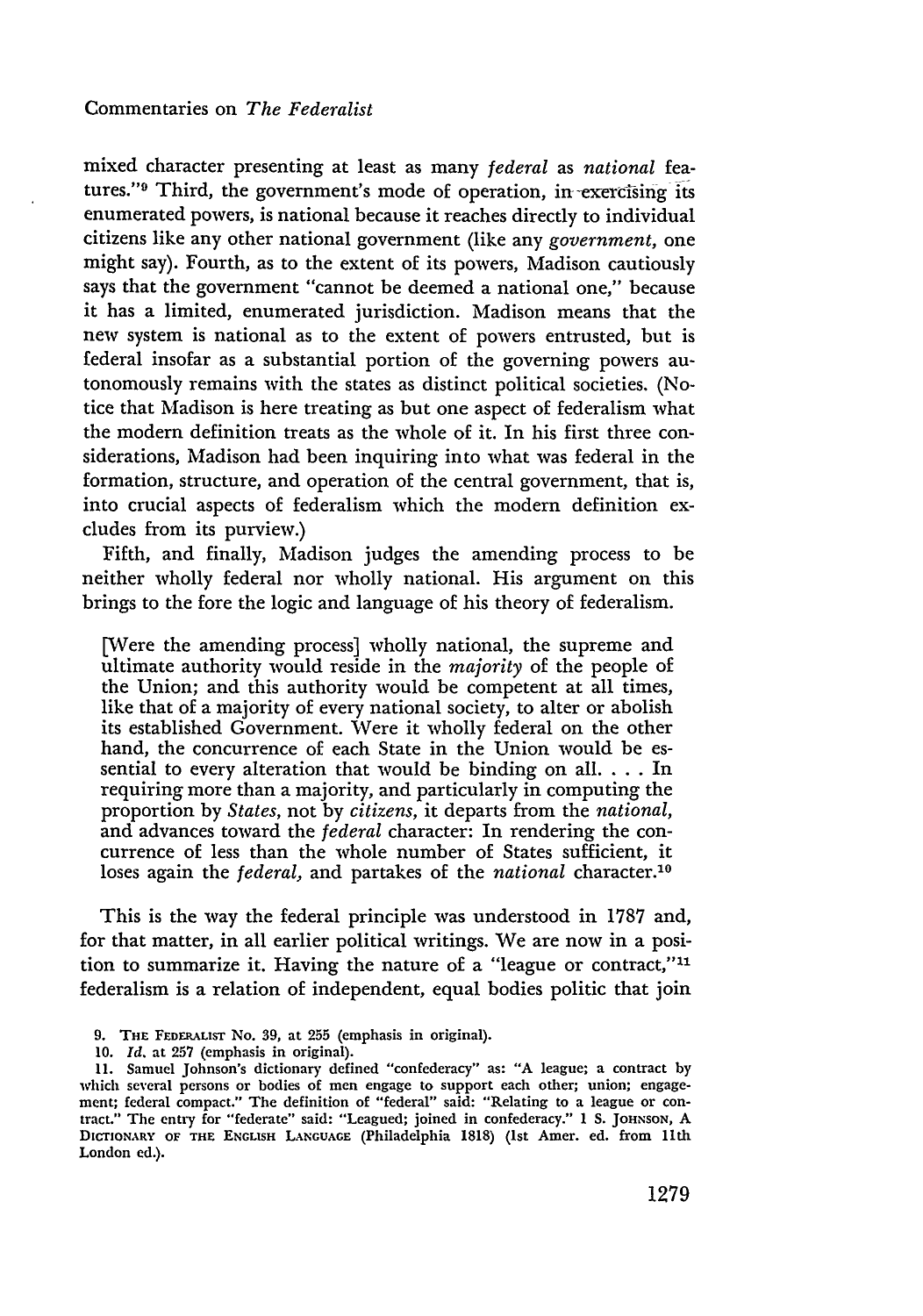together for limited purposes and carry those out, as the Latin root *(foedus, fides)* of the word reminds us, only by the obligation of good faith, rather than by governmental, which is to say coercive, authority. Insofar as any governmental structure, process, power, or practice conforms to the primacy of the separate bodies politic, to their equal status within the federal association, to the limited nature of that association, and to its operational dependence upon faithful compliance rather than political coercion, the structure, process, power, or practice is federal; insofar as it departs toward the principle of a complete, coercive government of a single body politic, it is national. Indeed, one may even contrast federalism, not only with national government, but with government as such. This is in fact what Alexander Hamilton argues in *Federalist* 15. The Constitution differs from the Articles of Confederation, he argues, because it incorporates "those ingredients which may be considered as forming the characteristic difference between a league and a government." $12$ 

Because they thus understood federalism, the leading Framers of the Constitution were convinced that no "merely federal" system would suffice for the purposes of union.<sup>13</sup> For those purposes, the federal principle of voluntary association was inadequate; a true government of the whole was required. "Mr. Govr. Morris explained the distinction beween a *federal* and *national, supreme,* Govt.; the former being a mere compact resting on the good faith of the parties; the latter having a compleat and *compulsive* operation."'14 Accordingly, in the Virginia Plan, the leading Framers proposed "a *national* Government **...** consisting of a *supreme* Legislative, Executive & Judiciary."<sup>15</sup> Happily, as we may now say, they did not wholly succeed in their plan to institute "one supreme power, and one only"; $16$  federal elements were worked back into their national design. Had the nationalists wholly succeeded, the Preamble of the Constitution would have had to read "in order to form a perfect Union," not just a *"more* perfect" one. Had the opponents of the Constitution succeeded, the country would have remained under the radically imperfect Union provided by the Articles of Confederation. The phrase "a more perfect Union" is no grammatical solecism, but an accurate description of the compromised, compoundly federal and national system that resulted from

**12. THE** FEDERALIST No. **15,** at **95.**

**<sup>13. 1</sup>** M. FARRAND, **THE** RECORDS **OF** THE FEDRAL **CONVENTION** OF **1787,** at **33** (rev. **ed. 1937).**

<sup>14.</sup> *Id.* at 34 (emphasis in original).

**<sup>15.</sup>** *Id.* at **33** (emphasis in original).

**<sup>16.</sup>** *Id.* at 34 (remark **of** Gouverneur Morris).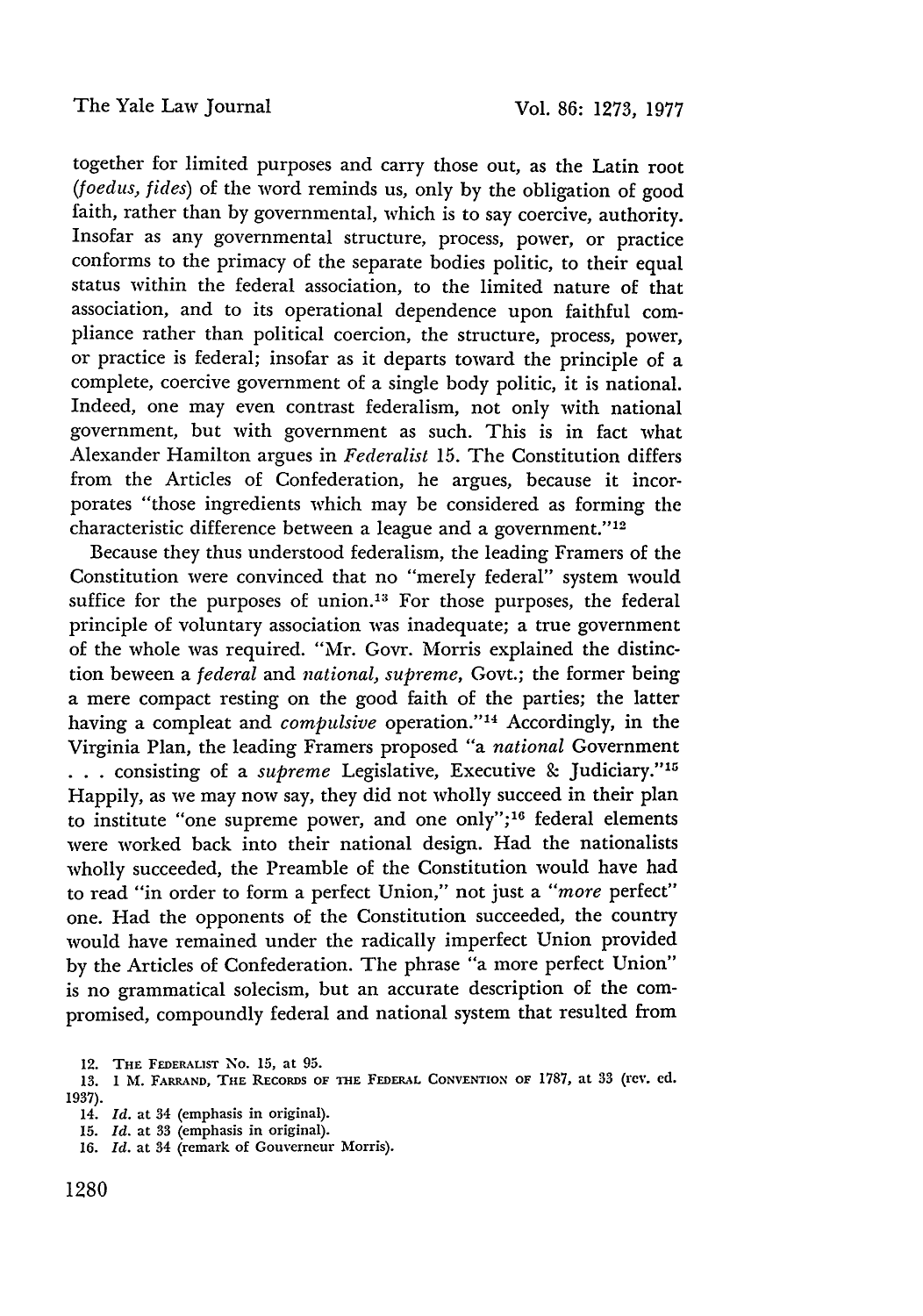the Convention and that Madison had the theoretical apparatus to analyze so precisely.

*The Federalist's* theory of federalism is not only analytically superior to our contemporary approach in explaining the American political system as originally devised, but it also better illuminates the federalnational balance of the system as it has developed historically. The Senate is again a good case in point. It has developed in some respects into a more nationally oriented body than the House, where localist tendencies are very strong. Yet why should this be so if the Senate, because of the equal suffrage of the states, is the formally federal branch of the legislature? Should that not have made the Senate primarily parochial rather than national in outlook? It could be suggested that its not having become so is but one more example of the way formal, institutional factors propose, while underlying historical and behavioral forces informally dispose in unanticipated ways. We need not have recourse to the mysterious working of such forces in order to explain why the Senate developed both federal and national characteristics. Using *The Federalist's* compound theory, we can see that the Senate was formally constituted in a more compound manner than is usually appreciated. Now the leading Framers had always intended some sort of senate to balance and moderate the more immediately democratic House of Representatives; as the democratic analogue of the traditional upper or aristocratic house, it was intended to be the branch that took the longer and more systematic, as it were, the more national view. But the Connecticut Compromise (national House, federal Senate) threatened to balk that intention. The leading Framers feared that the Senators, as had been so many delegates to the Confederal Congress, would be too closely bound by state interests and views to function, as desired, on behalf of long-run national considerations. They succeeded in mitigating the federal character of the Senate by means of four subtle formal departures from the practice under the Articles of Confederation. One was the provision for per capita voting ("each Senator shall have one Vote"). The Articles had required each state's delegates to cast a single ballot as a delegation; this forced them to form, as it were, an ambassadorial judgment on behalf of the state. The constitutional per capita provision invites and enables Senators to form individual legislative judgments just as do members of the national House of Representatives.

The other departures were three closely linked provisions, all of which likewise tended to lessen the federal control of the states over the Senators. One disallowed the states the power they had under the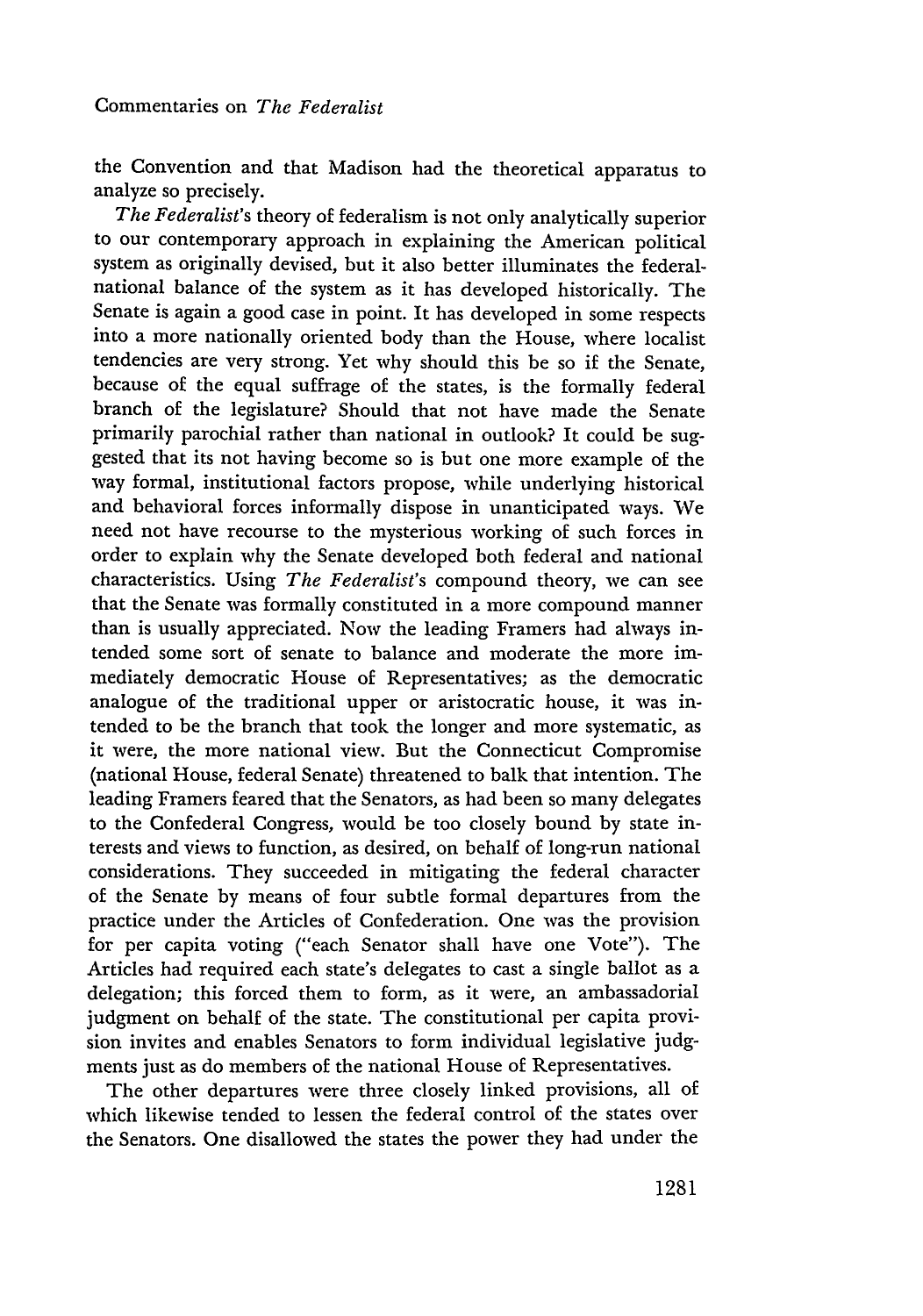Articles to recall their delegates at any time. Another provided for the six-year senatorial term; and the third permited indefinite and uninterrupted eligibility for re-election. The Articles had provided that no person could serve more than three years during any six-year period, the aim being to keep the delegates on a short leash with frequent rustication, so to speak, back to the states.

It is easy to summarize the significance of all these departures. The *federal* aim of the Articles was to reduce the delegates as much as possible to the status of agents of their states. The *national* aim of the Constitution was to make the Senators, despite the federally equal suffrage of the states, more nearly into representatives in the Burkean sense, free to serve long-run national interests as the deliberative process suggested. To appreciate the effectiveness of these provisions in permitting the Senate to develop a national outlook despite its partly federal basis, think how very much more federal (like Congress under the Articles) it would have been had the state delegations been obliged to vote as a unit and had the Senators been obliged to function under the threat of state recall. By contrast, imagine that the states had not been made the electoral districts for the Senate and, as was strongly urged at the Convention, that districts had been based upon the same national population principle as the House of Representatives. How very much *less* federal-how very much less committed to the primacy of state interests and views-the Senate and all of American politics would then have become. The peculiarly mixed character of the Senate as it actually developed becomes more visible and intelligible when we understand it in the light of *The Federalist's* theory of a compoundly federal and national constitutional basis.

Indeed, that theory of federalism can make more visible and intelligible the compound complexity of the whole American political system. It is thus especially valuable to those who treasure the federal elements in the compound and who fear that those elements are weakening, because it enables them to see more clearly what and where the sources of federal vitality are throughout the whole political system. As we have seen, these are of two fundamental kinds: everything connected with the division of governing power, and everything connected with the federal elements in the central government. The importance of the first source, the balance between state power and the enumerated powers of the central government, is understandable enough under the modern theory of federalism; indeed, that is all it comprehends. It also is that source or aspect of federalism most familiar and intelligible to students of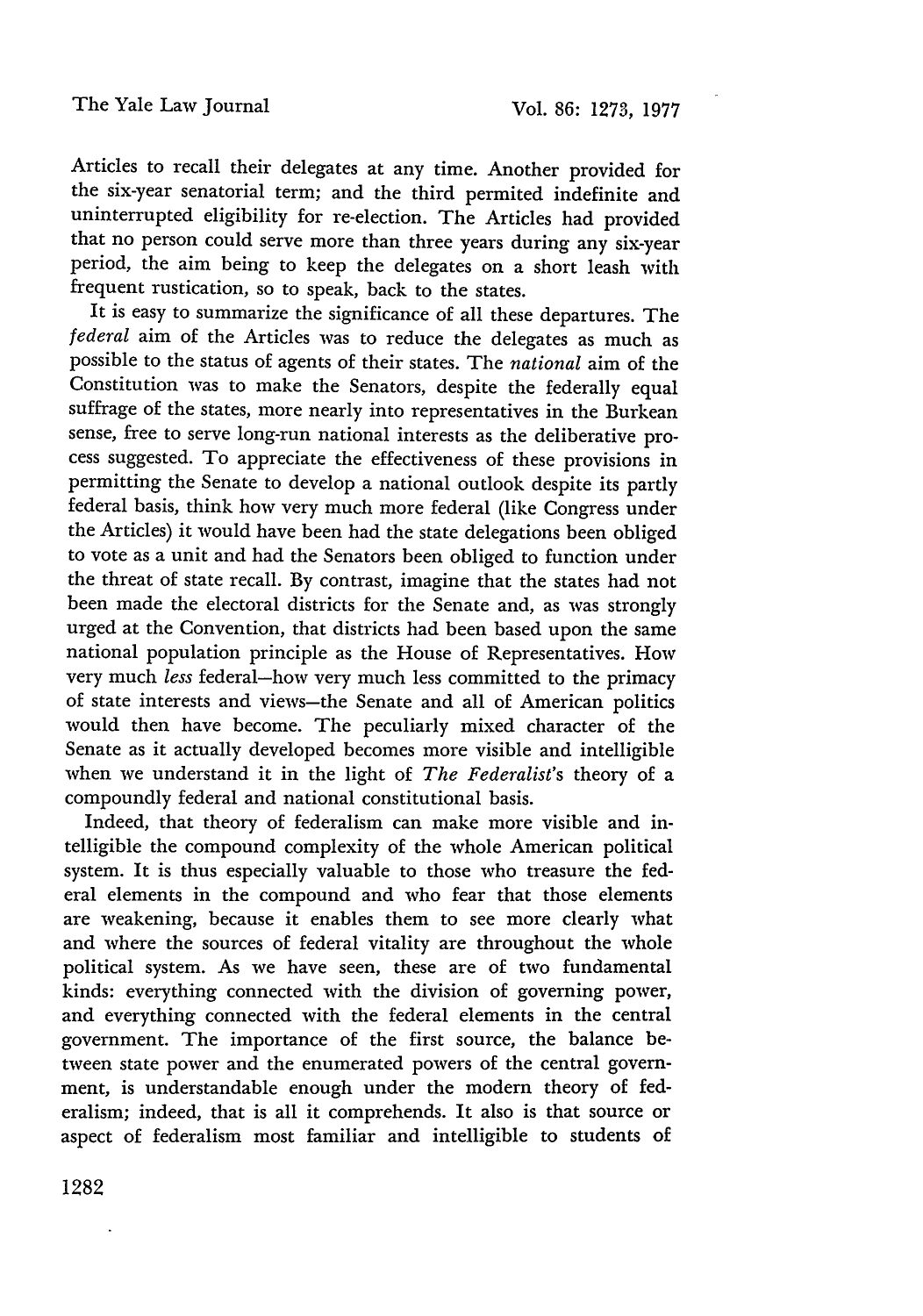constitutional law. Ever since *McCulloch v. Maryland,* the question of the extent of the enumerated powers has been, to use Marshall's phrase, "perpetually arising."<sup>17</sup> In any event, it happens to be a question that is perpetually gratifying to lawyers and the courts because it is so amenable to legal disputation and judicial determination. But *The Federalist,* as this review has argued, directs our attention to what may be called the political rather than the legal side of federalism. It emphasizes that other and neglected source of federalism, namely, the federal elements in the design of the central government itself and in its politics. Both sources of federalism, not just the one emphasized in the modern theory and in constitutional law, sustain the federal vitality of American government and political life, a vitality achieved by keeping interest, affection, power, and energy alive and well at the state level of politics in an otherwise homogenizing and centralizing age. Neither source should be neglected.

The status of the first of these two has been rendered increasingly problematic since the time of the New Deal. For decades the limiting doctrine of delegated and enumerated powers has been eroded, and the scope of national government has been vastly expanded. True, the strength of the states in the system has not been weakened to a corresponding degree. This is because the states have likewise vastly increased the scope of their activities. Although perhaps not an unmixed blessing, it means that the state is still that government which most affects citizens in their daily lives. Heedless of many learned pronouncements on their obsolescence, the states have thus stubbornly retained more of their federal vigor than might have been expected. Nonetheless, those who are concerned to preserve the federalism in the American compound remain concerned to limit the growth of national government relative to the states, as one indispensable support for that federalism. To this end, it is especially necessary to restore the moral and intellectual *bona fides* of the constitutional doctrine of enumerated powers as a crucial resource for limiting that growth.

But those concerned to preserve federalism must also devote their energies to that other support of American federalism to which *The Federalist* alerts them, namely, the federal elements in the central government. One such element now under heavy attack is the Electoral College. But the federal aspect to the Electoral College controversy has received relatively little attention: indeed, it is regarded as irrelevant to it. The argument has been that because the President is the rep-

**17. 17 U.S.** (4 **Wheat.) 316, 405 (1819).**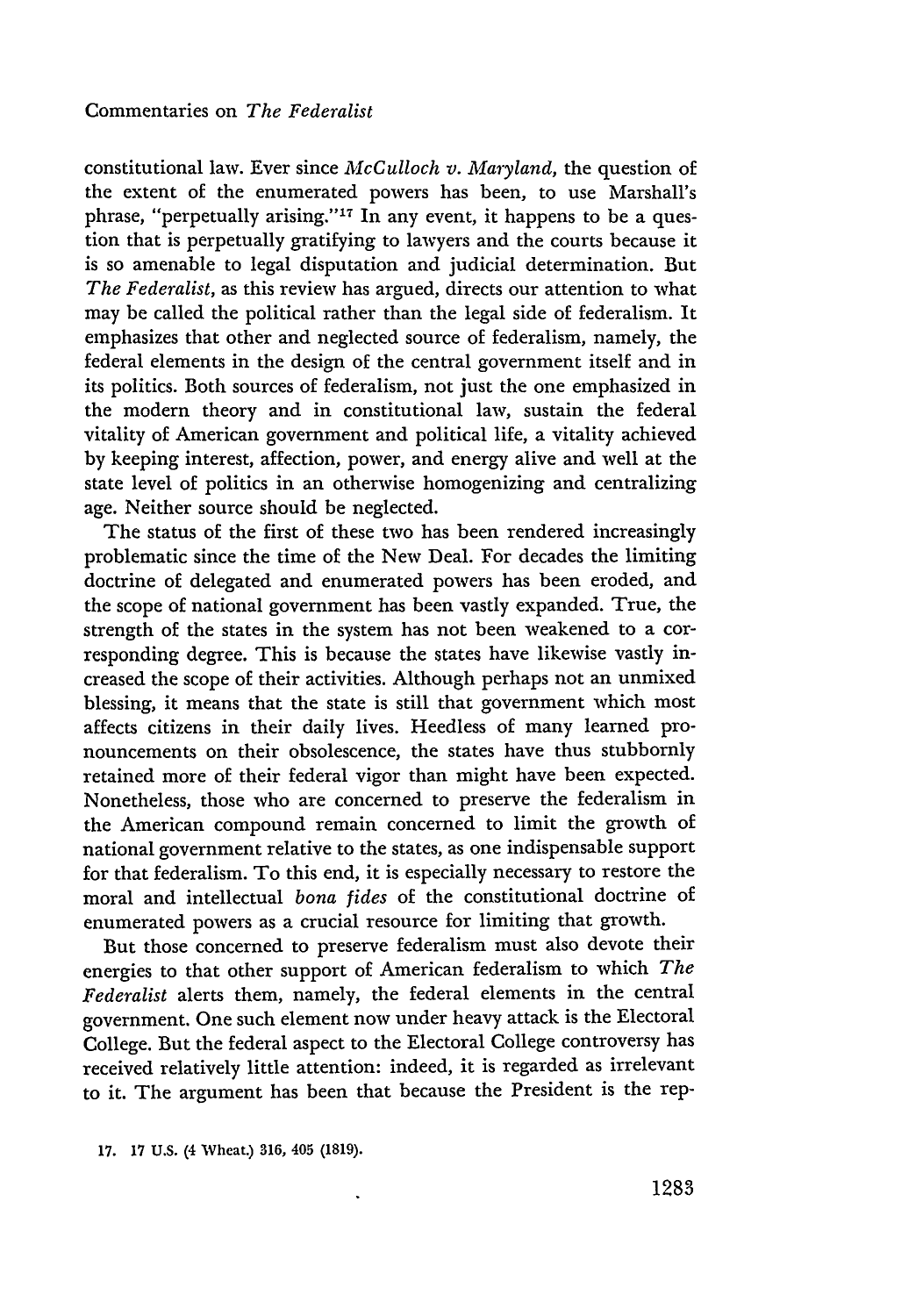resentative of "all the people," he should be elected by them in a wholly national way, unimpeded by the interposition of the states through the Electoral College. Given the prevailing understanding of federalism, the "general" government is supposed to be purely national; from this perspective, the participation of the states in presidential selection does indeed seem to be an unjustifiable intrusion, and the potential "mischiefs" resulting from that intrusion seem insupportable. But from the perspective of *The Federalist's* compound theory of American government, there is no reason why the President, admittedly the representative of "all the people," cannot represent them and, hence, be elected by them in a way corresponding to the American government's compoundly federal and national character.

The Presidency, especially the modern Presidency, is no doubt the most nationalizing single element in the American political system, and quite rightly so. Yet the method by which the President is elected has also operated for years in a countervailing federalizing fashion, and just as rightly so. Every Presidential election-the nominating campaigns as well as the electoral campaign itself-is a dramatic reaffirmation that the states are the basis of American political life. Nothing is more vigorously federal than this informal manifestation of federalism in political practice. But it all depends upon the formal structure of the Electoral College as originally conceived and as subsequently statutorily modified by the states. The informal federalizing effect of the Electoral College derives in the first instance from the "compound ratio" by which the states figure in the original constitutional design. Still more federalizing is the general ticket or unit-rule system (the state's entire electoral vote goes to the popular vote winner in the state) which, for nearly a century and a half, almost all the states have employed. Any removal of these federalizing elements, any change toward a purely national mode of Presidential election, would have a corresponding nationalizing effect on the spirit and practice of American politics. The nominating process-primaries and national party conventions-now is radically decentralized by force of the Electoral College's use of the states as states; the nominating process naturally takes its cues from the electing process. If the President were elected in a single national election, the same "cuing" process would continue, but in reverse.

However unproblematic such a centralizing effect might have seemed to partisans of electoral reform some years ago, it seems very problematic indeed now when circumstances are so changed. The thrust of much recent social and political criticism has been against